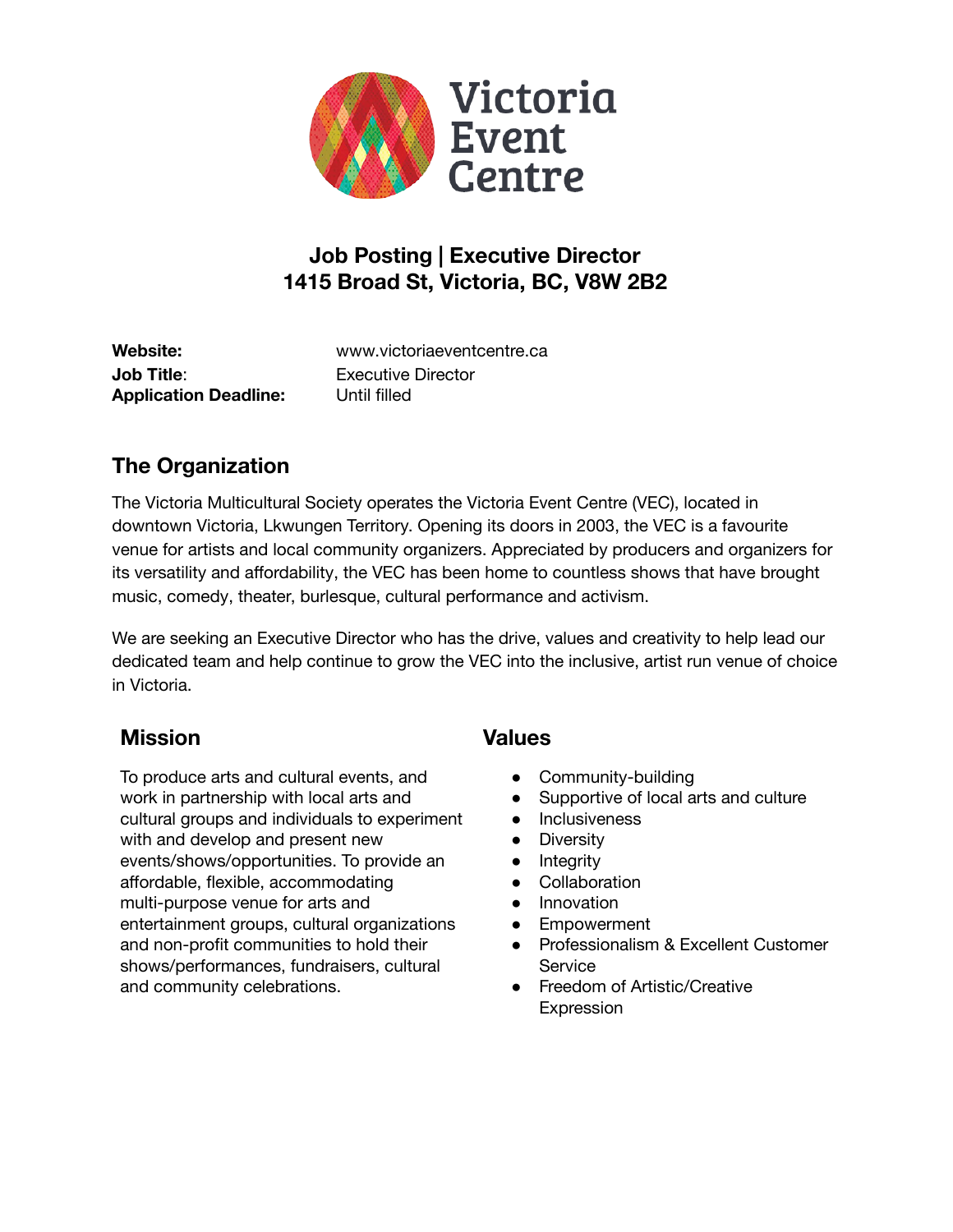# **Key Responsibilities**

#### **1. Organization Operations & Management**

- a. Direct and oversee all programs and facilities; ensure that programming and reporting objectives are met and delivered.
- b. Work collaboratively with the Board of Directors and staff to uplift and evolve the mandate and strategic plan.
- c. Be alert to potential issues and opportunities (internal or external) that may affect the organization and ensure that proactive positions or actions are taken.

### **2. Financial Administration**

- a. Administer the funds of the organization according to the approved budget and monitor the monthly cash flow of the organization.
- b. Responsible for revenue generation and business development.

c. Work with financial advisors and the Board to develop effective financial planning and oversight. Ensure sound bookkeeping and accounting procedures are followed.

## 3. **Program Development & Event Production**

- a. Present creative works in collaboration with staff, board and community members.
- b. Develop best practices for in-house productions and presentations.

## **4. Partner and Member Development**

a. Establish and maintain good working relationships and collaborative arrangements with community groups, funders, and other stakeholders.

b. Engage membership and support member recruitment.

### **5. Board Support**

- a. Report all relevant business issues and policy changes to the Board of Directors.
- b. Attend Monthly Board meetings to report on happenings at the VEC

#### **6. Direct Grant & Fund Development**

a. Develop and maintain relationships with granting bodies, and track changes to funding opportunities (municipal, regional, provincial and federal)

- b. Responsible for grant writing
- c. Report on and fulfill all grant criteria

## **7. Human Resource Management**

- a. Ultimately responsible for overall staff hiring, scheduling, development, supervision and support
- b. Develop and ensure a healthy, safe and inclusive work environment, including the development of a staff benefits plan.
- c. Ensure appropriate onboarding, supervision and evaluation of all staff and contractors

## **8. Communication**

- a. Oversee communication materials and strategy to ensure a visible and positive public image.
- b. Manage public relations and media strategy. Oversee social media activity.
- c. Engage in communication with stakeholders to 1. keep them informed of the work of the organization, and; 2. to identify needs and opportunities in the community served by the organization

## **9. Reporting Structure**

- a. Reports to: Board of Directors and Membership
- b. Directly Supervises: general manager and operations manager. Oversees all staff, contractors (security, production technicians, trades people).